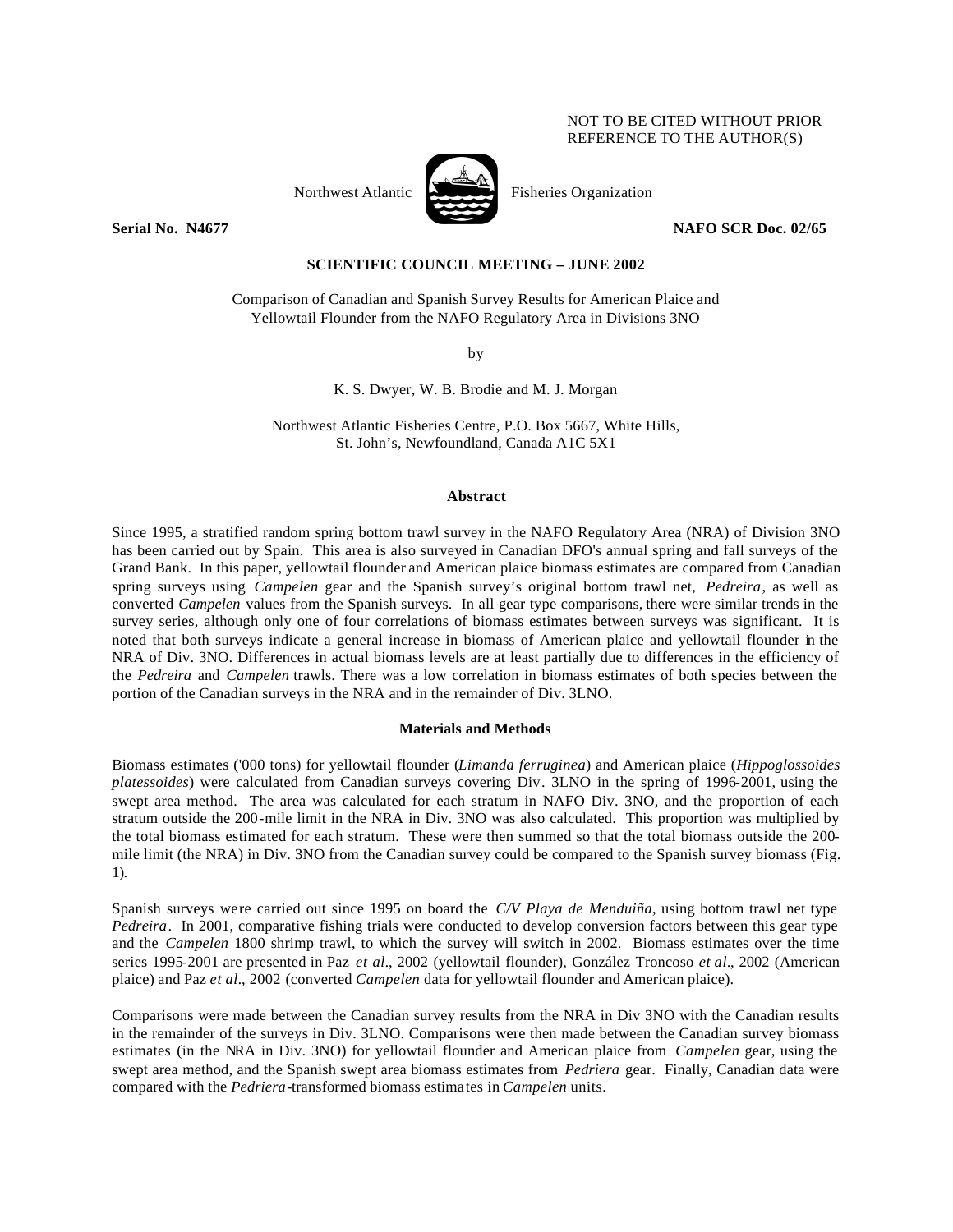Linear regression (Pearson coefficient) was used to evaluate the comparisons, in order to determine whether there was any relationship between the two sets of data.

## **Results and Discussion**

The percent of the NAFO Regulatory Area compared to the stratified area on Div. 3LNO, based on the stratification used in both spring surveys, is found in Table 1. This number was calculated based on the proportion of stratum areas in the NRA, and is 11% of the total 3LNO area.

#### *Comparisons within the Canadian survey*

Table 2 shows the percent of the biomass (total 3LNO, and total 3NO) for yellowtail flounder and American plaice from the Canadian survey that were found in the NRA of Div. 3NO across the time series 1996-2001. There is little diffe rence between the percentage of biomass of yellowtail flounder found outside the 200-mile limit of 3NO relative to the 3LNO total or the 3NO total, as there are relatively few yellowtail flounder in 3L. The percentage of American plaice biomass found outside the 200-mile limit in 3NO ranged from 16-37% of the 3LNO biomass, and 23-44% of the 3NO biomass. There was an increasing trend in both series for American plaice.

There appears to be some relationship in the Canadian surveys between biomass estimates outside 200 miles in Div. 3NO and biomass estimates in the remainder of Div. 3LNO (Fig. 2). However, the  $r^2$  value for American plaice was 0.49 and was not significant ( $p = 0.1232$ ). The  $r^2$  value is slightly better for yellowtail flounder, at 0.58, but is still not significant ( $p = 0.08$ ).

#### *Campelen* **-** *Pedreira Comparison*

For yellowtail flounder, Both Canadian surveys and Spanish surveys (*Pedreira* units), indicate an increase in estimates over the time series from 1996-2001, with a drop in biomass in 2000 (Fig. 3a). Linear regression of the estimates from both surveys indicate a linear relationship, with a significant ( $p = 0.03$ ) r<sup>2</sup> value of 0.71 (Fig. 3b, Table 3).

For American plaice, both Canadian surveys and Spanish surveys (*Pedreira* units), indicate a general increase in biomass over the time series from 1996-2001, with the exception of 2001, in which the Spanish estimate drops slightly (Fig. 4a). Linear regression is not significant ( $p = 0.1095$ ), with an  $r^2$  value of 0.51 (Fig. 4b, Table 3).

# *Campelen* **–** *Campelen Comparison*

For yellowtail flounder, Canadian surveys using *Campelen* gear and Spanish surveys using a weight-length conversion (González Troncoso *et al.*, 2002), and *Pedreira*-*Campelen* conversion factors showed similar trends for the time series 1996-2000 (data was not available from Spanish 2001 survey) (Fig. 5a). Linear regression shows that the relationship is not significant ( $p = 0.10$ ), with an  $r^2$  value of 0.65. There is a drop in biomass in 2000 in both time series (Fig. 5b, Table 3).

For American plaice, Canadian surveys using *Campelen* gear and Spanish surveys using a weight-length conversion (González Troncoso *et al.*, 2002), and *Pedreira*-*Campelen* conversion factors showed similar trends for the time series 1996-2000 for American plaice biomass (Fig. 6a). Linear regression shows no significant relationship between the to surveys ( $p = 0.09$ ), however, with an r<sup>2</sup> of 0.65. As with yellowtail flounder, there is a drop in biomass estimated from the Canadian survey in 2000 (Fig. 6b, Table 3).

Figure 7 shows all comparisons normalized to the first point in each series. As noted in previous comparative fishing, the Spanish absolute values of biomass, using the *Pedreira* trawl are large compared to the Canadian *Campelen* survey. For American plaice, on average, the Spanish estimates are 8 times larger and for yellowtail flounder, are 6 times larger. Part of this is due to the fact that the *Campelen* is less efficient than the *Pedreira* gear (Paz *et al.*, 2002); however, when biomass from both countries using *Campelen* gears are compared, the Spanish biomass estimate is still slightly larger. This may be due to differences in the rigging or configuration of the trawls used in each survey.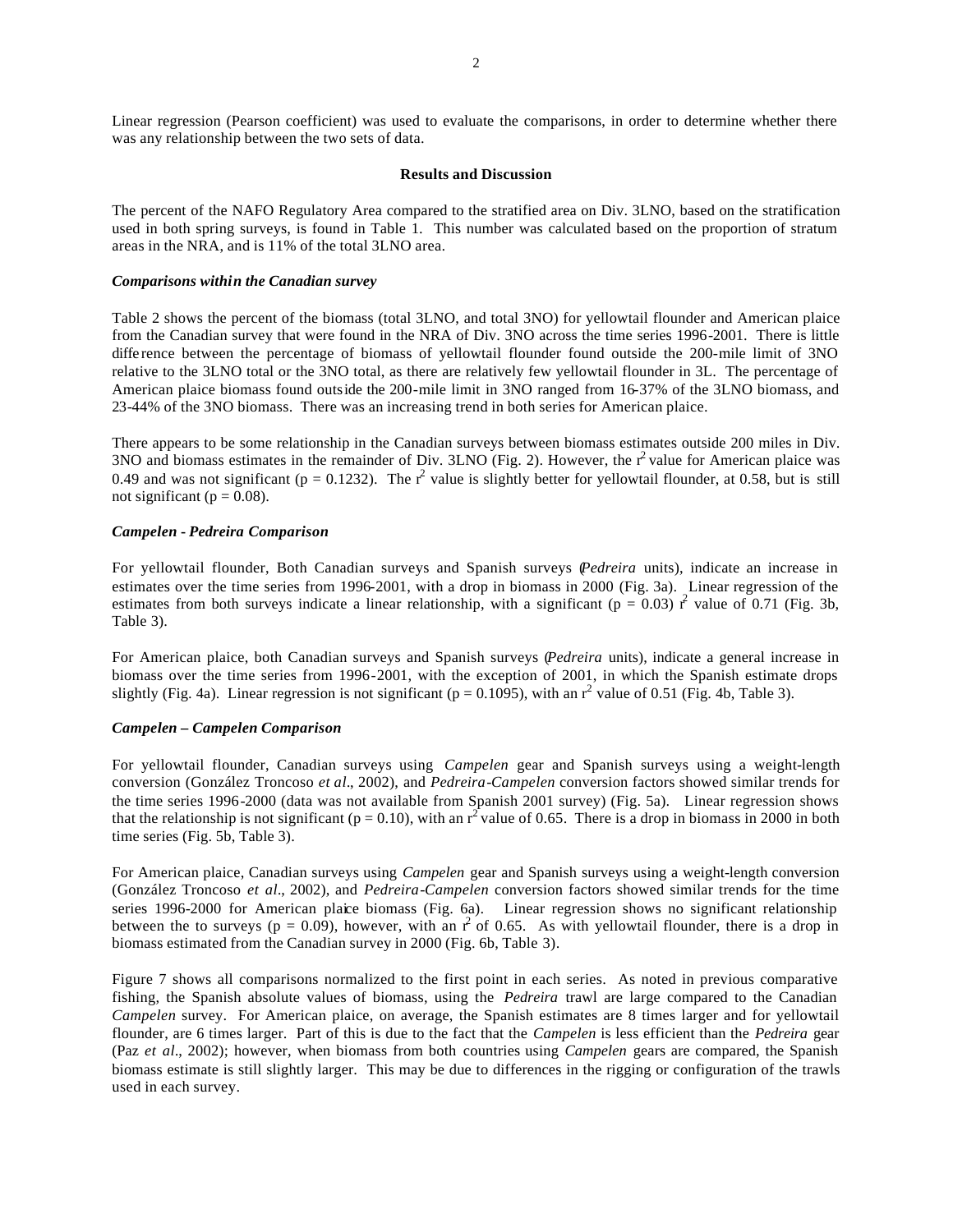## **Conclusions**

Overall, surveys from Canada and Spain in the NAFO Regulatory Area in Div. 3NO appear to show similar trends. Although the biomass of yellowtail flounder dropped in 2000, it seems to have rebounded in 2001 to the level of 1999 in both series. In general, American plaice biomass in the NRA increased over the time series, with slight drops in the Canadian surveys in 2000 and Spanish surveys in 2001.

Comparisons of Canadian biomass estimates of both flatfish species using *Campelen* gear and Spanish biomass estimates using both *Pedreira* and *Pedreira*-transformed *Campelen* data indicate that trends are the same.

Comparison of the Canadian data shows that biomass of American plaice and yellowtail flounder in the NRA in Div 3NO has increased more rapidly than the biomass in the remainder of the survey area in Div. 3LNO. The relationship between the biomass estimates from the two areas for both American plaice and yellowtail flounder is not significant.

#### **References**

- González Troncoso, D., X. Paz, and E. Román. 2002. Abundance, biomass and population structure for American plaice from the surveys conducted by Spain in the NAFO Regulatory Area of Divisions 3NO, 1995-2001. NAFO SCR Doc. 02/2, Serial N4600.
- Paz, X., D. González Troncoso, and E. Román. 2002. Yellowtail flounder data from the surveys conducted by Spain in the NAFO Regulatory Area of Divisions 3NO, 1995-2001. NAFO SCR Doc. 02/3, Serial No. N4601.
- Paz, X., D. González Troncoso, P. Durán Muñoz. 2002. Comparative exercise of efficiency between C/V Playa de Menduina and R/V Vizconde de Eza in the NAFO Divisions 3NO in May 2001. NAFO SCR Doc. 02/5, Serial No. 4603.
- TABLE 1. Percent of Canadian survey area outside the 200-mile limit.

| Comparison                                                      | % Area |
|-----------------------------------------------------------------|--------|
| % of Div. 3LNO area which is outside 200-mile limit in Div. 3NO | 11.0%  |
| % of Div. 3NO area outside 200-mile limit                       | 23.0%  |

TABLE 2. Percent biomass of yellowtail flounder and American plaice found outside the 200-mile limit in Div. 3NO, from Canadian surveys.

|      | Yellowtail flounder |                        | American plaice     |                        |
|------|---------------------|------------------------|---------------------|------------------------|
|      | % of Div. 3LNO      |                        | % of Div. 3LNO      |                        |
|      | biomass outside 200 | % of Div. 3NO biomass  | biomass outside 200 | % of Div. 3NO biomass  |
| Year | miles in Div. 3NO   | outside 200-mile limit | miles in Div. 3NO   | outside 200-mile limit |
| 1996 | 18.5                | 18.6                   | 16.0                | 22.6                   |
| 1997 | 24.6                | 24.7                   | 23.9                | 28.1                   |
| 1998 | 27.1                | 27.2                   | 20.7                | 25.5                   |
| 1999 | 29.6                | 32.1                   | 23.1                | 33.0                   |
| 2000 | 15.4                | 16.4                   | 26.2                | 34.7                   |
| 2001 | 29.3                | 29.7                   | 37.4                | 44.2                   |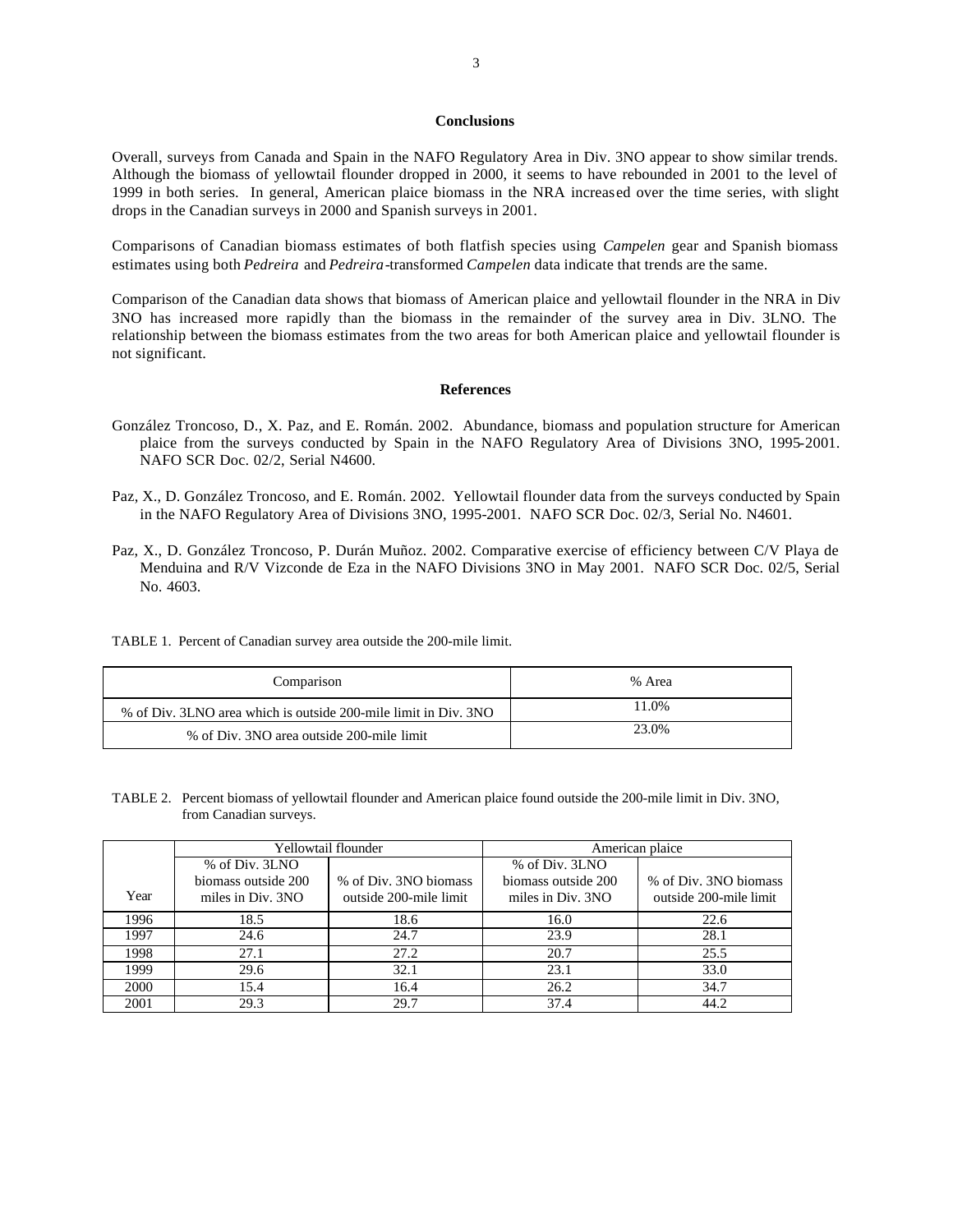|                                                                        | correlation.        |                 |
|------------------------------------------------------------------------|---------------------|-----------------|
| Comparison of biomass estimates from the NRA in Div. 3NO               | Yellowtail flounder | American plaice |
| Canadian survey ( <i>Campelen</i> )/Spanish survey ( <i>Pedreira</i> ) | 0.71                | 0.51            |
| Canadian survey ( <i>Campelen</i> )/Spanish survey ( <i>Campelen</i> ) | 0.65                | 0.67            |

TABLE 3. Correlation coefficients between surveys and gear type conversions for yellowtail flounder and American plaice.



Fig. 1. Features of the Grand Bank, showing comparative area outside the 200-mile limit surveyed by the Spanish surveys.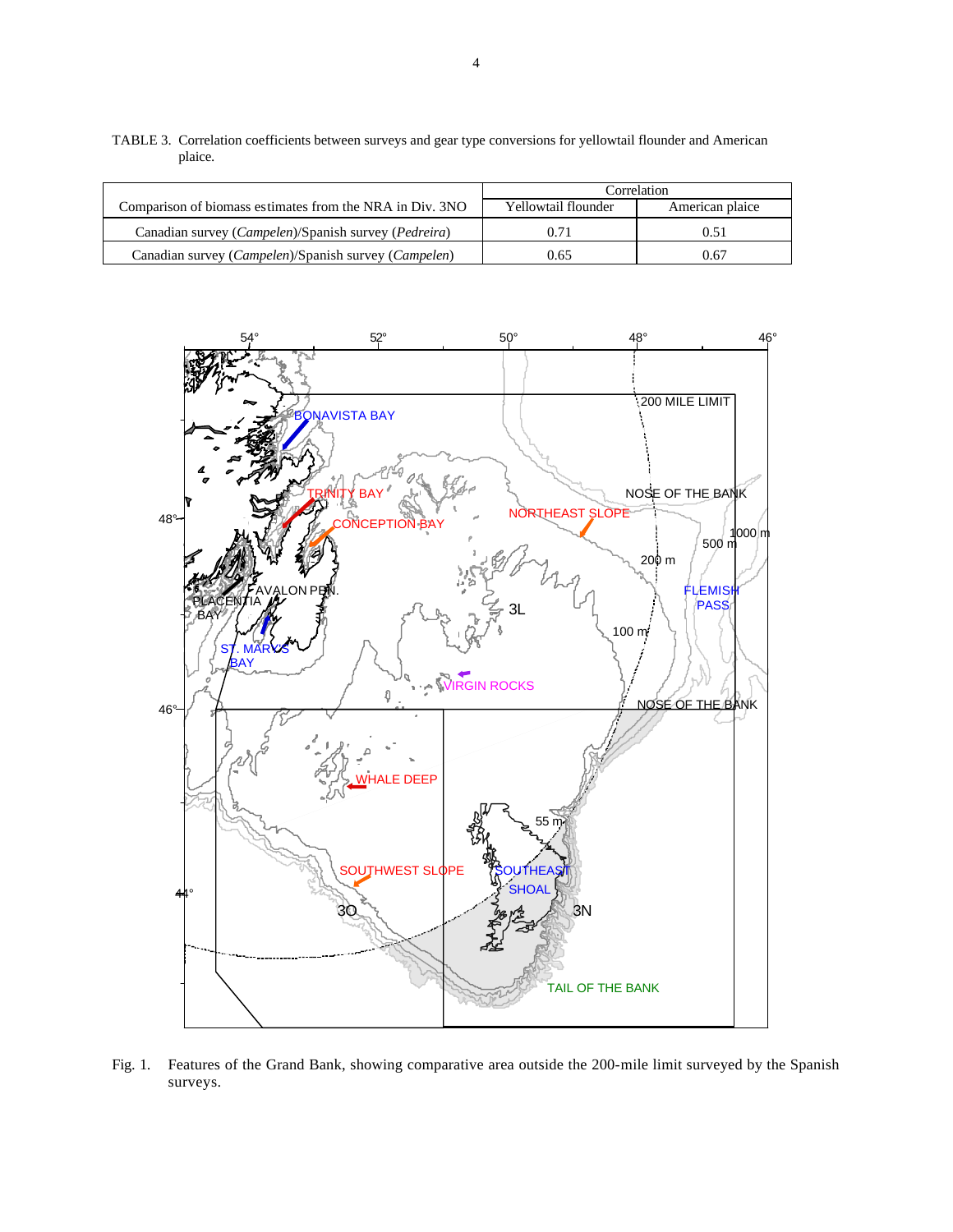

Fig. 2. Relationship between Canadian biomass estimates of American plaice and yellowtail flounder in the NAFO Regulatory Area in Div. 3NO to the remainder of the Canadian biomass estimate in Div. 3LNO, from 1996-2001.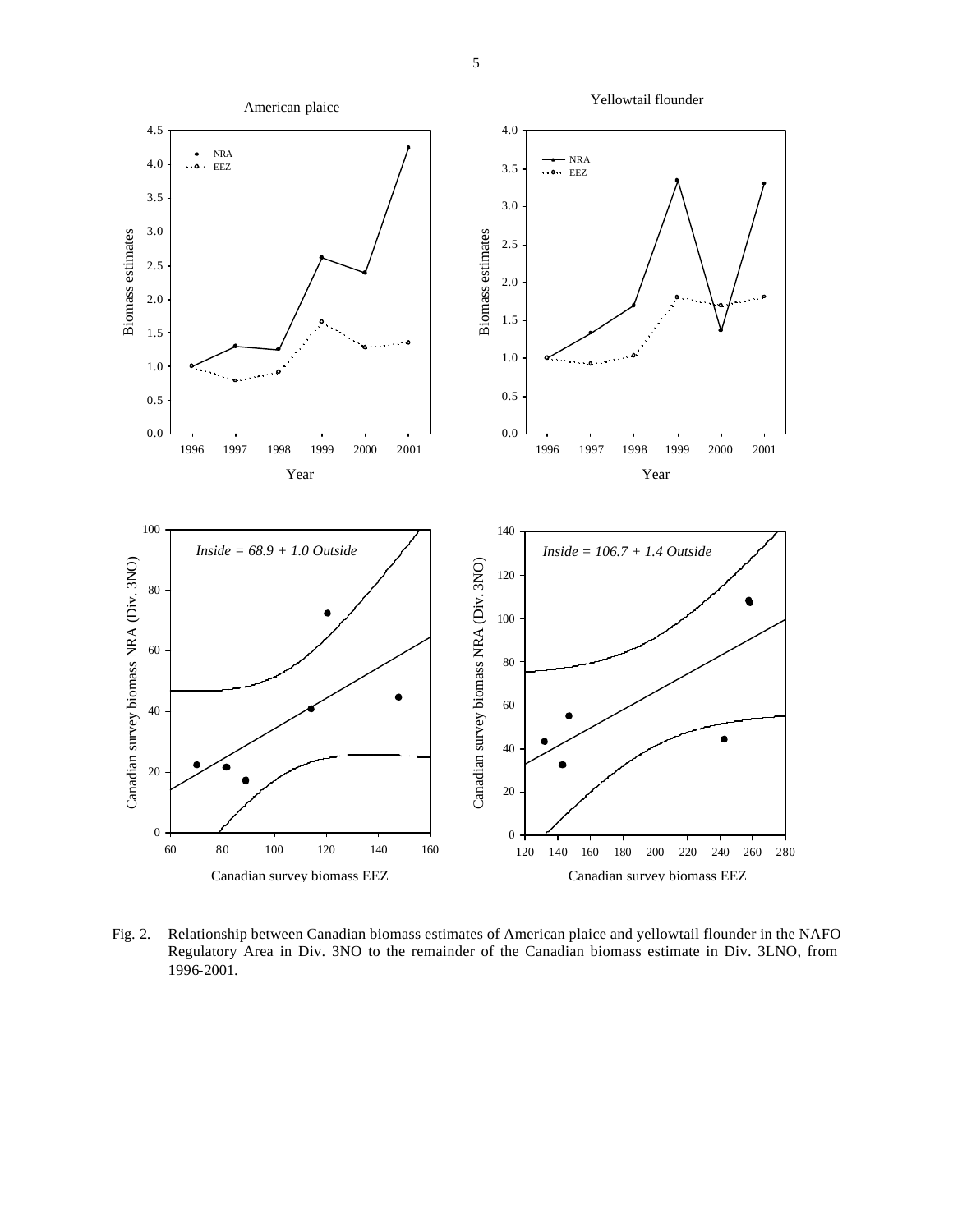

Fig. 3a. Comparison of Canadian survey biomass estimates (Div. 3NO outside 200 miles) of yellowtail flounder with Spanish survey biomass estimates (swept area method), in *Pedreira* units.



Canadian survey biomass estimates ('000 t)

Fig. 3b. Linear regression of Canadian survey biomass estimates (Div. 3NO outside 200 miles) of yellowtail flounder with Spanish survey biomass estimates (swept area method), in *Pedreira* units.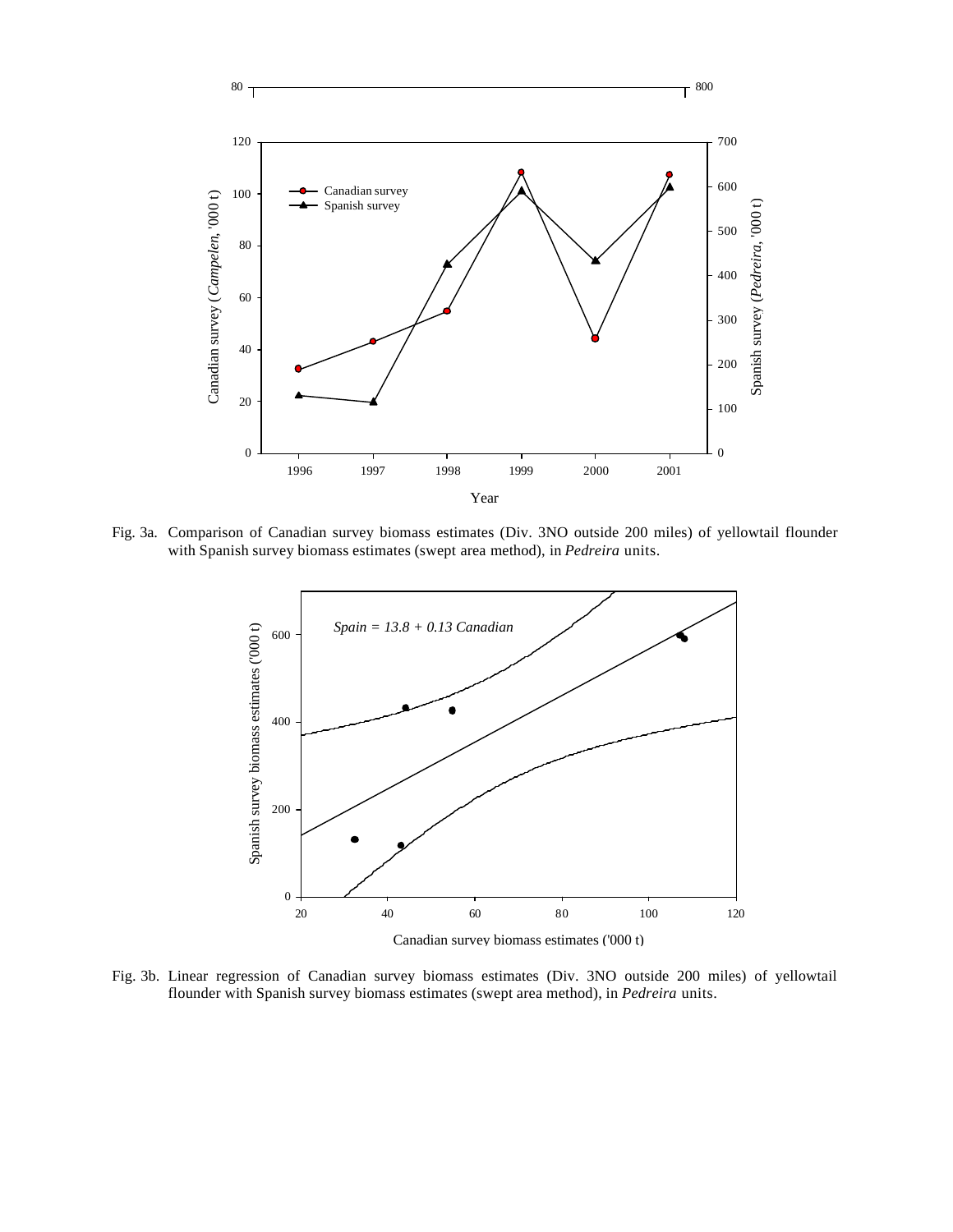

Fig. 4a. Comparison of Canadian survey biomass estimates (Div. 3NO outside 200 miles) of American plaice with Spanish survey biomass estimates (swept area method), in *Pedreira* units.



Fig. 4b. Linear regression of Canadian survey biomass estimates (Div. 3NO outside 200 miles) of American plaice with Spanish survey biomass estimates (swept area method), in *Pedreira* units.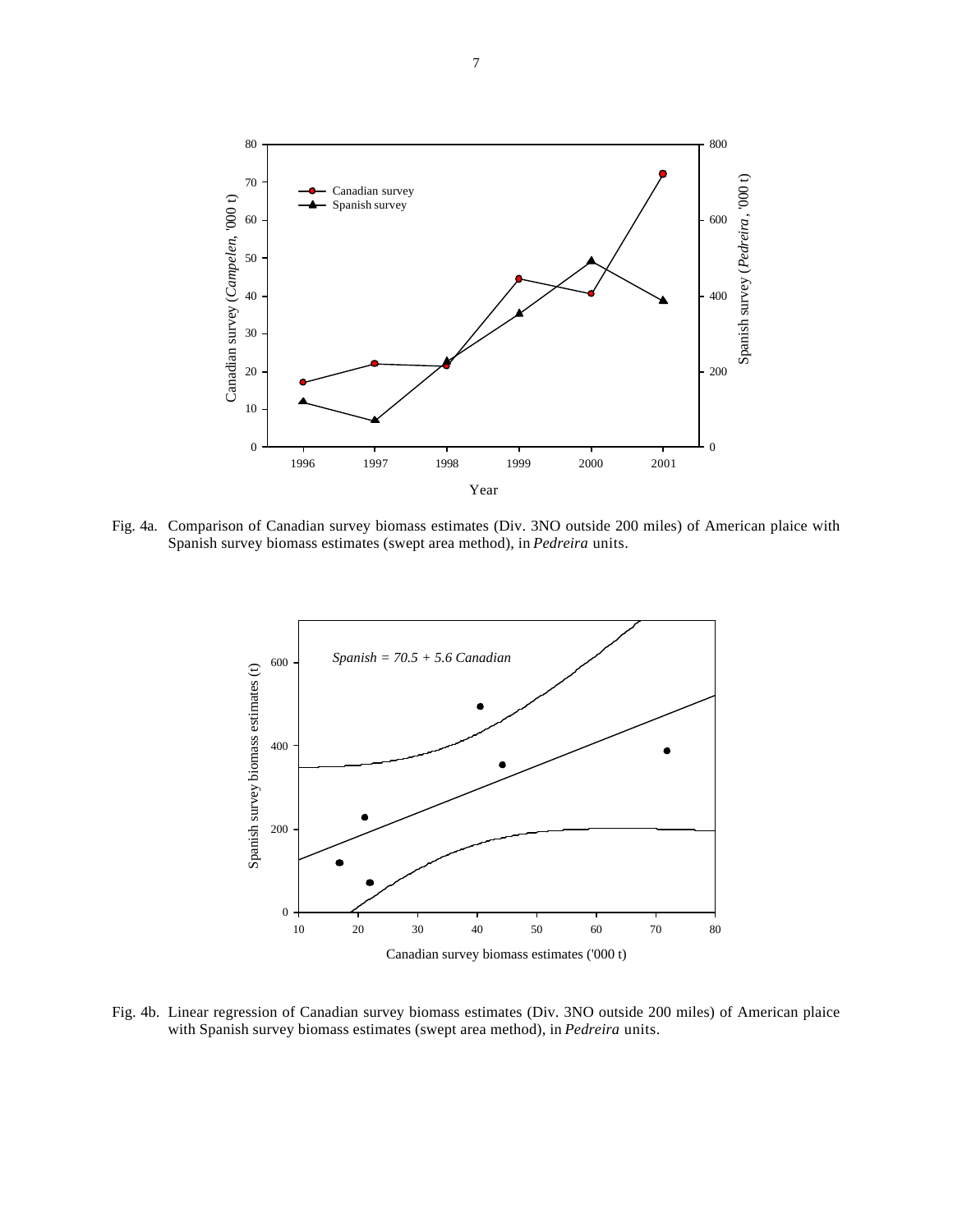

Fig. 5a. Comparison of Canadian survey biomass estimates (Div. 3NO outside 200 miles) of yellowtail flounder with Spanish survey biomass estimates (weight-length conversion), in *Pedreira*-transformed (*Campelen)* units.



Fig. 5b. Linear regression of Canadian survey biomass estimates (Div. 3NO outside 200 miles) of yellowtail flounder with Spanish survey biomass estimates (weight-length conversion), in *Pedreira*-transformed (*Campelen*) units.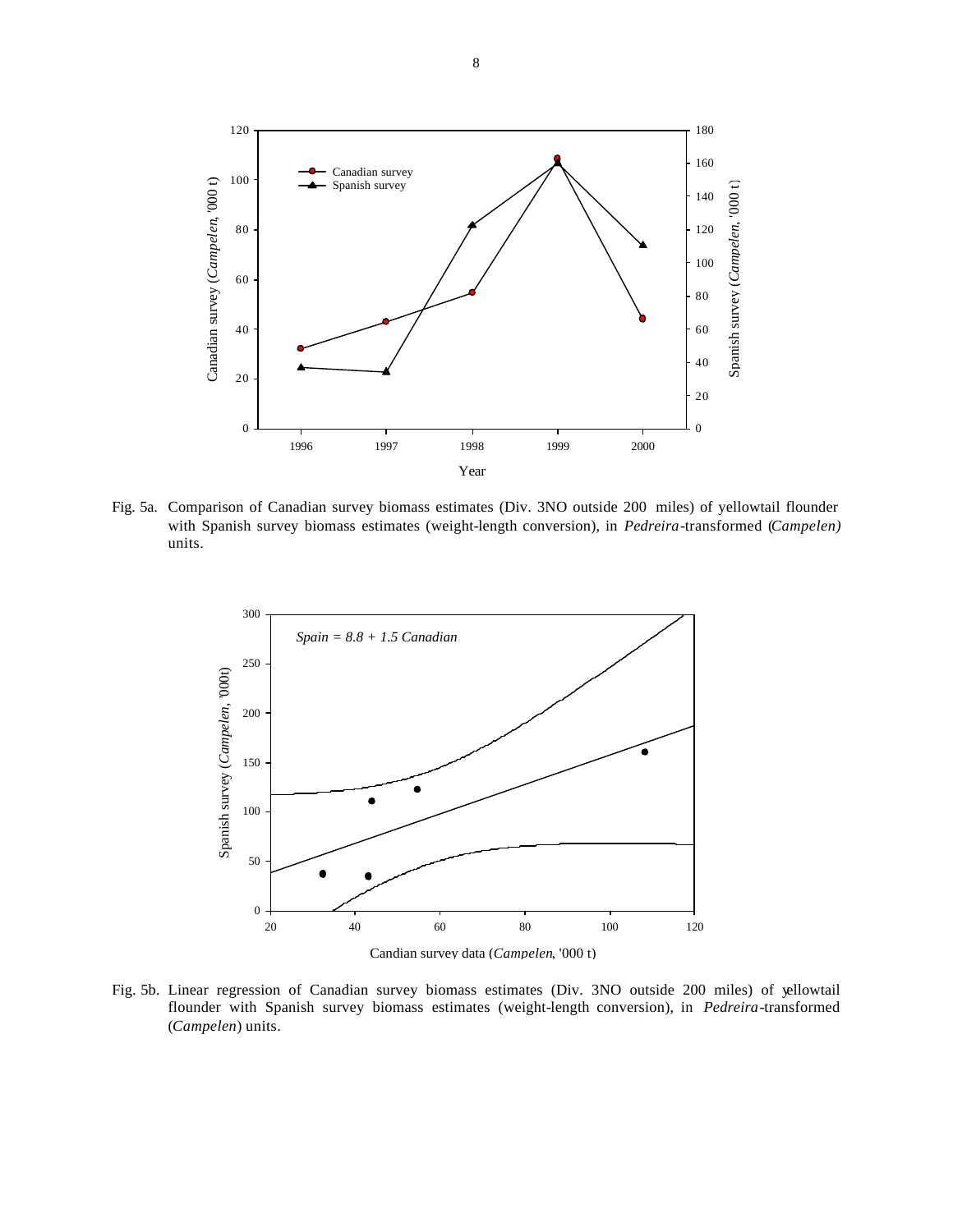

Fig. 6a. Comparison of Canadian survey biomass estimates (Div. 3NO outside 200 miles) of American plaice with Spanish survey biomass estimates (weight-length conversion), in *Pedreira*-transformed (*Campelen)* units.



Fig. 6b. Linear regression of Canadian survey biomass estimates (Div. 3NO outside 200 miles) of American plaice with Spanish survey biomass estimates (swept area method), in *Pedreira*-transformed (*Campelen*) units.